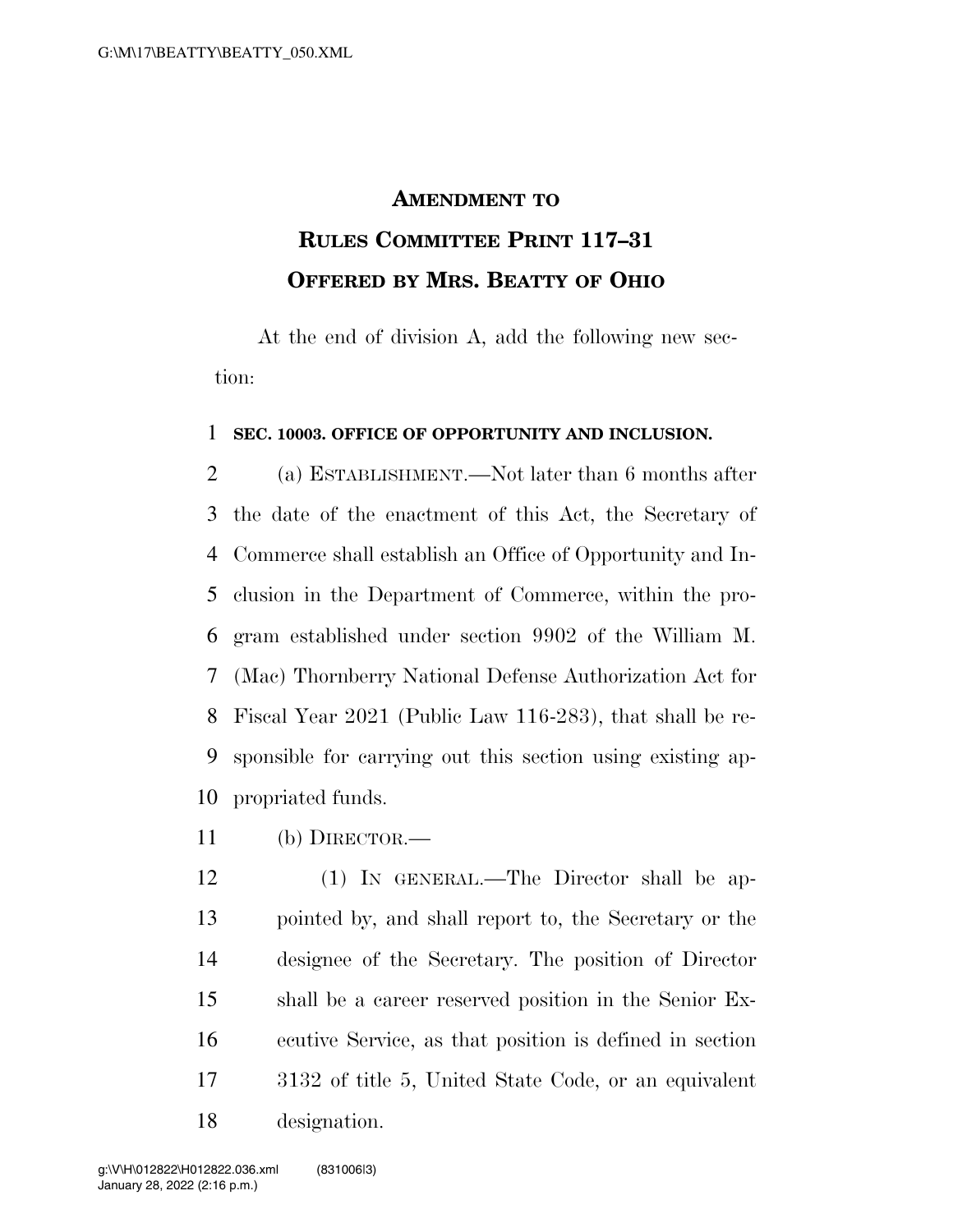(2) DUTIES.—The Director shall assist the Sec-2 retary by developing standards for

 (A) assessing the eligibility of a covered entity for financial assistance for a project as it 5 relates to section  $9902(a)(2)(B)(ii)(II)$  and (III) of the William M. (Mac) Thornberry Na- tional Defense Authorization Act for Fiscal Year 2021 (Public Law 116–283);

 (B) ensuring a covered entity has carried out the commitments of the covered entity to economically disadvantaged individuals as de- scribed in its application by the target dates for completion set by the Secretary in section  $9902(a)(5)(A)$  of such Act; and

 (C) increased participation of and outreach to economically disadvantaged individuals, mi- nority-owned businesses, veteran-owned busi- nesses and women-owned businesses in the geo- graphic area of a project under such section 20 9902 and serve as a resource for those individ-uals, businesses, and covered entity.

 (c) STAFF.—The Office of Opportunity and Inclusion shall be staffed at the appropriate levels to carry out the functions and responsibilities of the Office under this sec